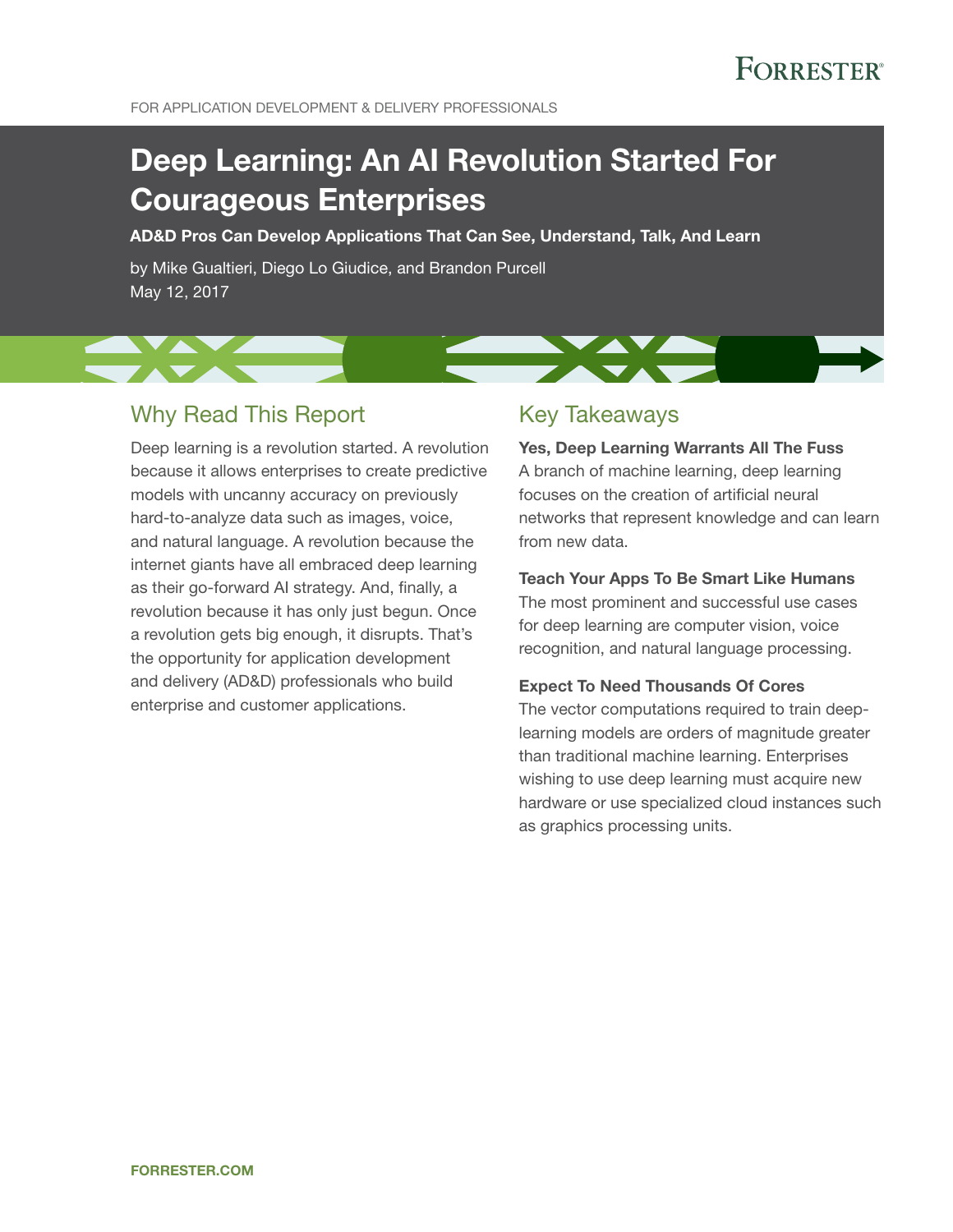## Deep Learning: An AI Revolution Started For Courageous **Enterprises**

AD&D Pros Can Develop Applications That Can See, Understand, Talk, And Learn

by [Mike Gualtieri,](http://www.forrester.com/go?objectid=BIO1858) [Diego Lo Giudice,](http://www.forrester.com/go?objectid=BIO1769) and [Brandon Purcell](http://www.forrester.com/go?objectid=BIO10005) with [Srividya Sridharan,](http://www.forrester.com/go?objectid=BIO2679) Holger Kisker, Ph.D., and Emily Miller May 12, 2017

## Table Of Contents

2 Deep Learning Is A Revolution Started

Deep Learning Is A Branch Of Machine Learning

Five Factors That Make Deep Learning **Different** 

- 7 Revolutions Have Risks Deep Learning Is No Exception
- 8 Enterprise Use Cases Boldly Go Where Traditional ML Doesn't
- 9 Easy, Intermediate, Or Expert: Three Ways To Get Started

#### **Recommendations**

10 Turn This Revolution Into Disruption At Your Own Pace

#### What It Means

- 10 Garbage In = Garbage Out
- 11 Supplemental Material

## Related Research Documents

[Artificial Intelligence: What's Possible For](http://www.forrester.com/go?objectid=RES136288)  [Enterprises In 2017](http://www.forrester.com/go?objectid=RES136288)

[The Forrester Wave™: Predictive Analytics And](http://www.forrester.com/go?objectid=RES129452)  [Machine Learning Solutions, Q1 2017](http://www.forrester.com/go?objectid=RES129452)

[How AI Will Change Software Development And](http://www.forrester.com/go?objectid=RES121339)  [Applications](http://www.forrester.com/go?objectid=RES121339)

[TechRadar™: Artificial Intelligence Technologies,](http://www.forrester.com/go?objectid=RES129161)  [Q1 2017](http://www.forrester.com/go?objectid=RES129161)

#### **FORRESTER®** Forrester Research, Inc., 60 Acorn Park Drive, Cambridge, MA 02140 USA +1 617-613-6000 | Fax: +1 617-613-5000 | forrester.com

© 2017 Forrester Research, Inc. Opinions reflect judgment at the time and are subject to change. Forrester®, Technographics®, Forrester Wave, RoleView, TechRadar, and Total Economic Impact are trademarks of Forrester Research, Inc. All other trademarks are the property of their respective companies. Unauthorized copying or distributing is a violation of copyright law. Citations@forrester.com or +1 866-367-7378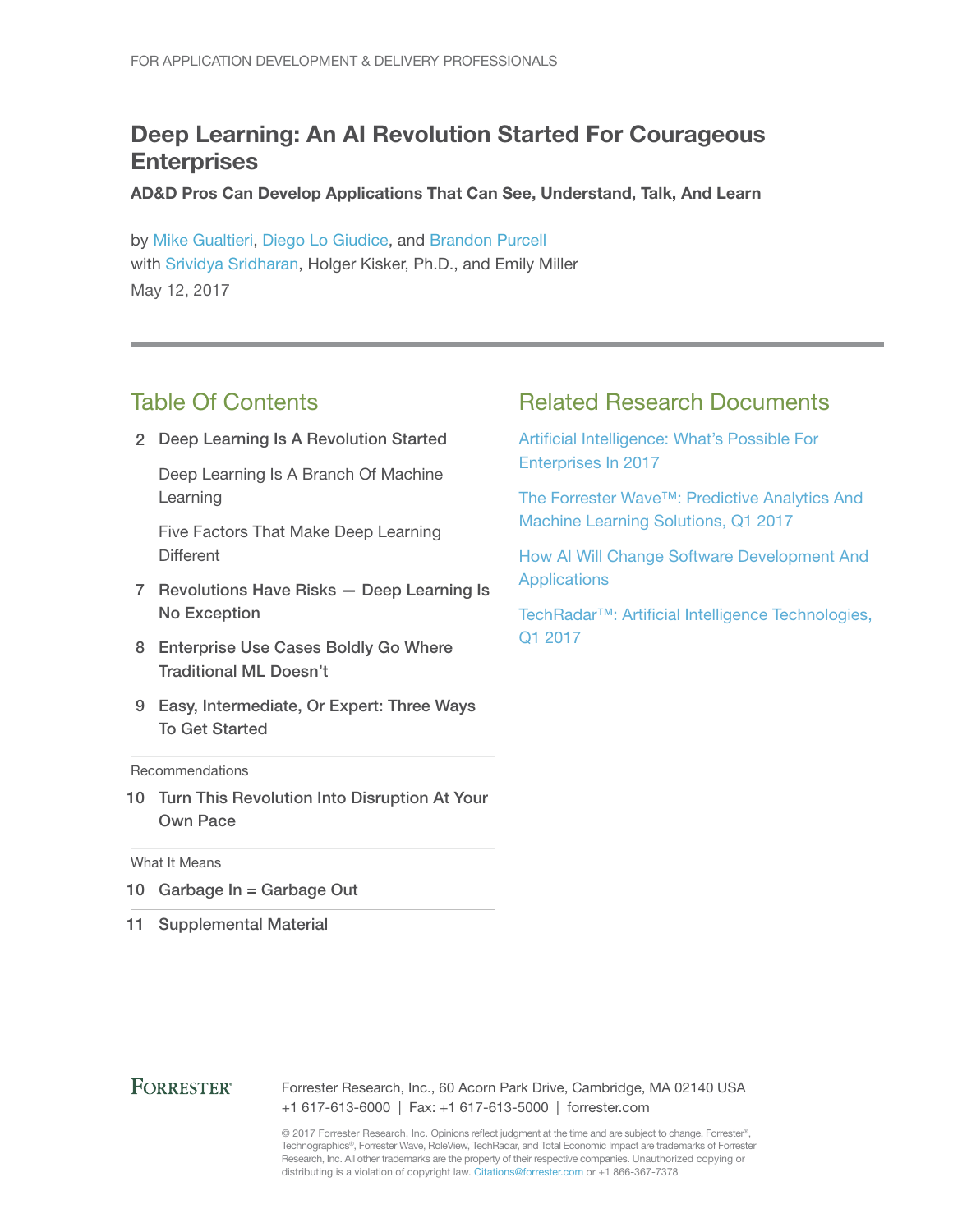## Deep Learning Is A Revolution Started

Let's be clear. Despite all the talk about deep learning, we are not on the precipice of pure artificial intelligence (AI) that can mimic substantial aspects of human intelligence.<sup>1</sup> Rather, deep learning is about pragmatic AI that AD&D pros can use to infuse applications with a narrow scope of human intelligence, such as facial and image recognition, natural language understanding, or voice recognition. The key difference between human intelligence and deep learning is that gray matter is not easily scalable deep-learning models are, because this software can be replicated digitally in perpetuity.

### Deep Learning Is A Branch Of Machine Learning

Machine learning is a field of computer science to identify patterns or predict outcomes based on historical data. It isn't a singular, monolithic approach to learning from data. There are dozens of specialized categories of algorithms that lend themselves well to specific use cases. One specialized category of machine learning has come into its own — artificial neural networks. Neural networks were first conceived in the 1950s, but in 2012 computer scientists discovered a breakthrough technique that could accurately represent knowledge about images from structured and unstructured data.<sup>2</sup> Because this new technique allowed the practical creation of multilayer neural networks, scientists described them as "deep" (see Figure 1). Thus, deep learning was born. Forrester defines deep learning as:

*A rapidly evolving set of technologies and algorithms used by researchers, data scientists, and/ or developers to build, train, and test artificial neural networks for use in predictive models to probabilistically predict outcomes and/or identify complex patterns in data.*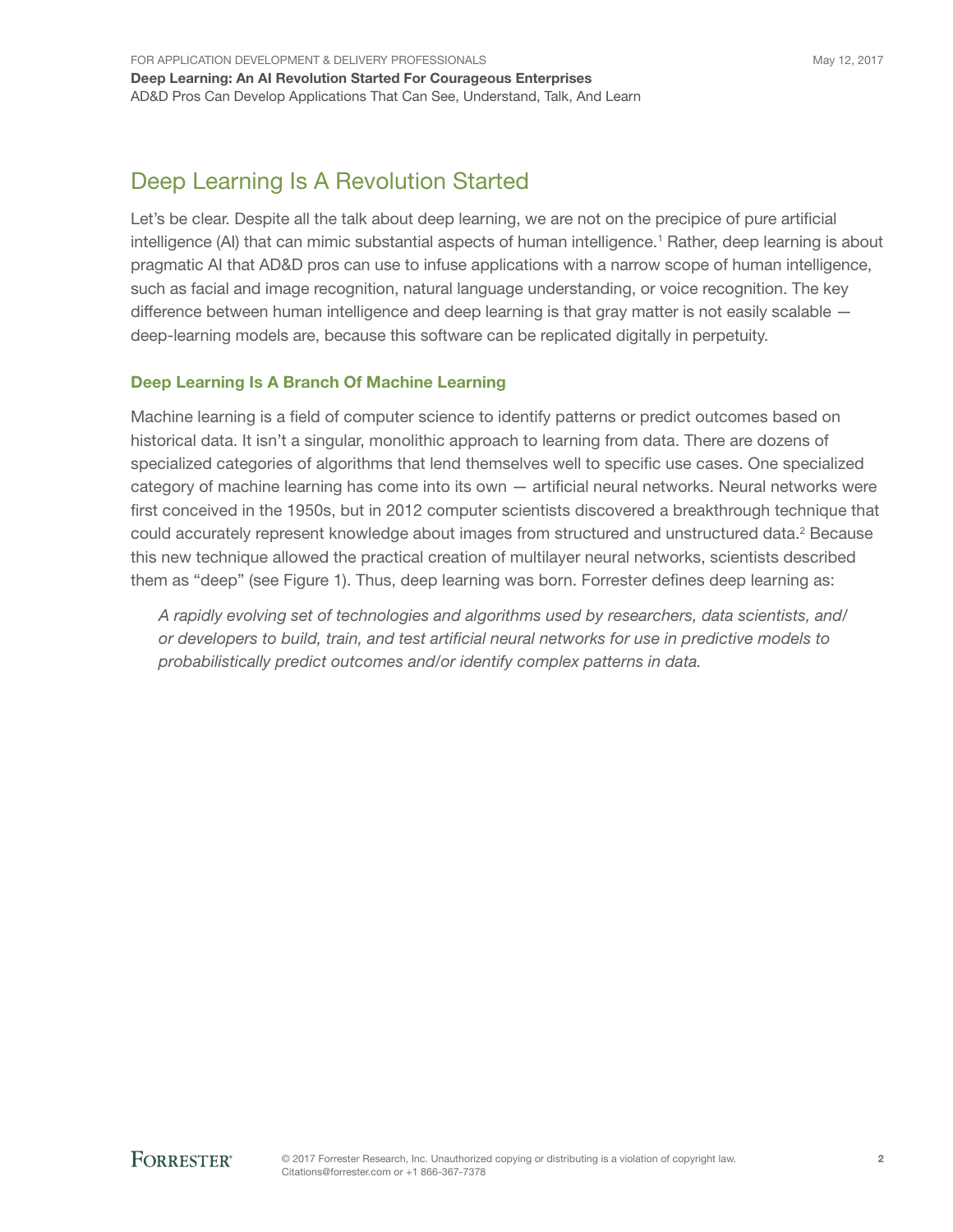#### FIGURE 1 How Deep Learning Works

#### 1-1 Neural networks



 $x = w_1 f(z_1) + w_2 f(z_2) + w_3 f(z_3)$ 

x is called the total input to the neuron, and f(x) is its output

A neural network computes a differentiable function of its input. For example, ours computes: p(label | an input image)

Source: Alex Krizhevsky, Ilya Sutskever, and Geoffrey E. Hinton, "ImageNet Classification with Deep Convolutional Neural Networks," NIPS Proceedings, 2012

**Output** 

Hidden

Data



Source: Michael A. Nielsen, *Neural Networks and Deep Learning*, Determination Press, 2015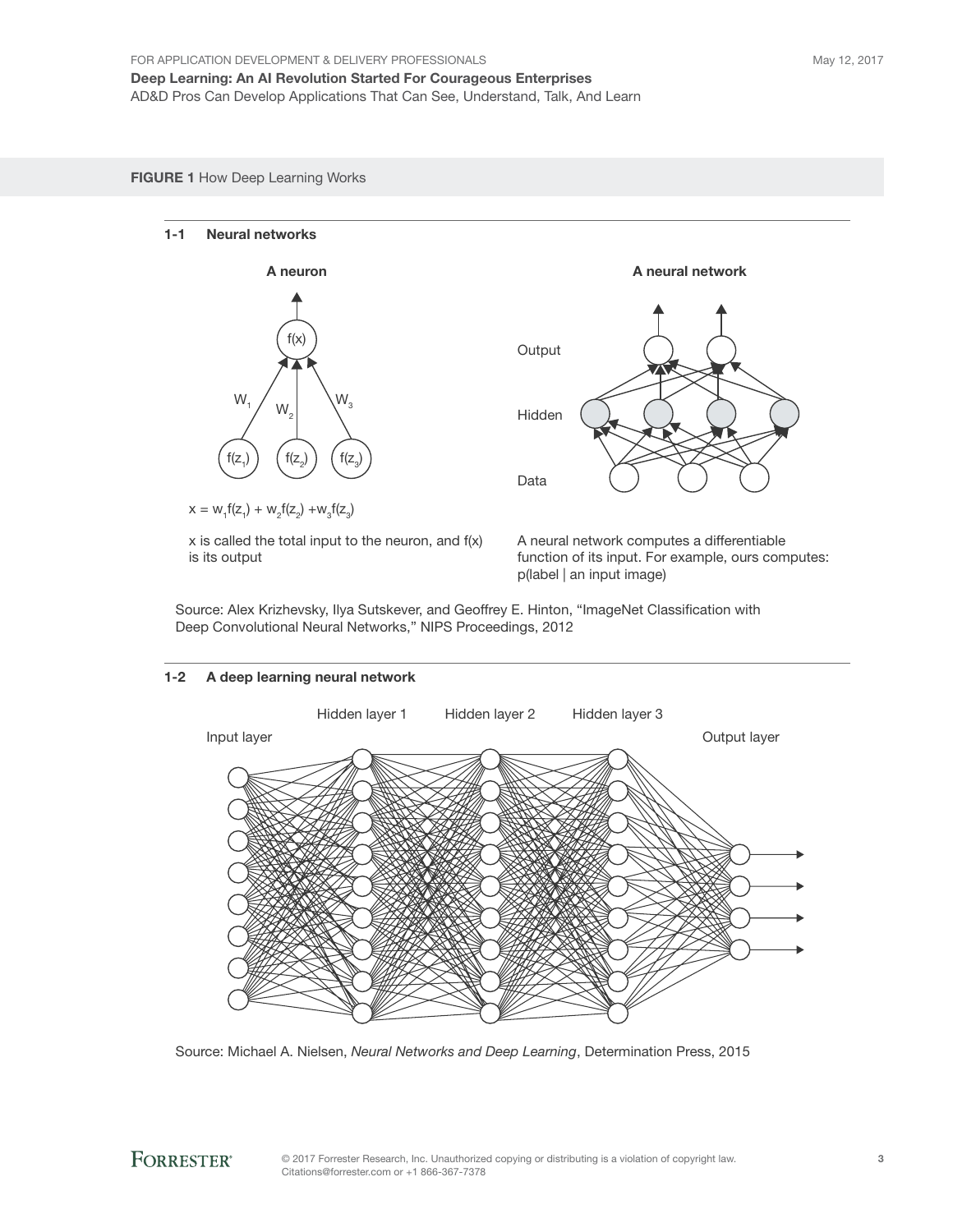#### Five Factors That Make Deep Learning Different

Forrester clients often ask about the relationship between deep learning and machine learning. At the highest conceptual level, deep learning is no different from supervised machine learning.<sup>3</sup> Data scientists start with a labeled data set to train a model using an algorithm and, hopefully, end up with a model that is accurate enough at predicting the labels of new data that is run through the model. For example, AD&D pros can use Caffe, a popular deep-learning library, to train a model using thousands or millions of labeled images.<sup>4</sup> Once they train the model, AD&D pros can use it within applications to probabilistically identify objects in a new image (see Figure 2).<sup>5</sup> Conceptually like machine learning, yes, but deep learning is different because:

- **Gnarly data is welcome.** Deep learning is unique in that it can work directly on digital representations of data such as image, video, and audio. Traditional machine learning must preprocess this data in some way, and the data scientist has to tell the algorithm what to look for that will be relevant to make a decision. Deep-learning algorithms do this themselves, without having to be programmed for it. This opens a new world of solving a new class of complex problems that previously relied on preprocessed abstractions of images, voice, video, and non-uniform data. For example, deep-learning algorithms can work directly on pixel data — no preprocessing required.
- **Eeature engineering is built-in.** One of the biggest challenges with creating traditional machine learning models is the process of feature engineering. In this process, the data scientist hypothesizes what data the machine learning algorithm will find useful. This places an iterative burden on data scientists, because they often need to introduce new data, new formats of data, or derived data to get the algorithm to work. Deep learning tries to circumvent these challenges with automatic feature extraction. Deep-learning models are capable of learning to focus on the right features by themselves, requiring little guidance from the programmer (who does not need to be a data scientist expert). This makes deep learning an extremely powerful tool for modern machine learning.
- $\rightarrow$  Topology design process is a prerequisite. It's true that deep learning gives data scientists a break when it comes to feature engineering. However, it adds a new task to the process by requiring data scientists to choose from among many permutations of configuration parameters, such as the number of layers in the network. Like feature engineering, this can be a very iterative process, with data scientists trying many different combinations until they get it right. Rather than running one combination, testing it, changing the parameters, and trying again, many data scientists take the brute-force approach to designing the network topology by using very large computing clusters to run many combinations simultaneously.<sup>6</sup>
- $\rightarrow$  Supercomputers are required. A unique characteristic of deep learning is that the training process involves mathematical vector operations that often result in the need for billions of computations. To meet the need for affordable supercomputer power, deep-learning researchers adopted graphics processing units (GPUs) because they have thousands of cores and can perform the operations necessary to train deep-learning networks. NVIDIA is the best-known GPU maker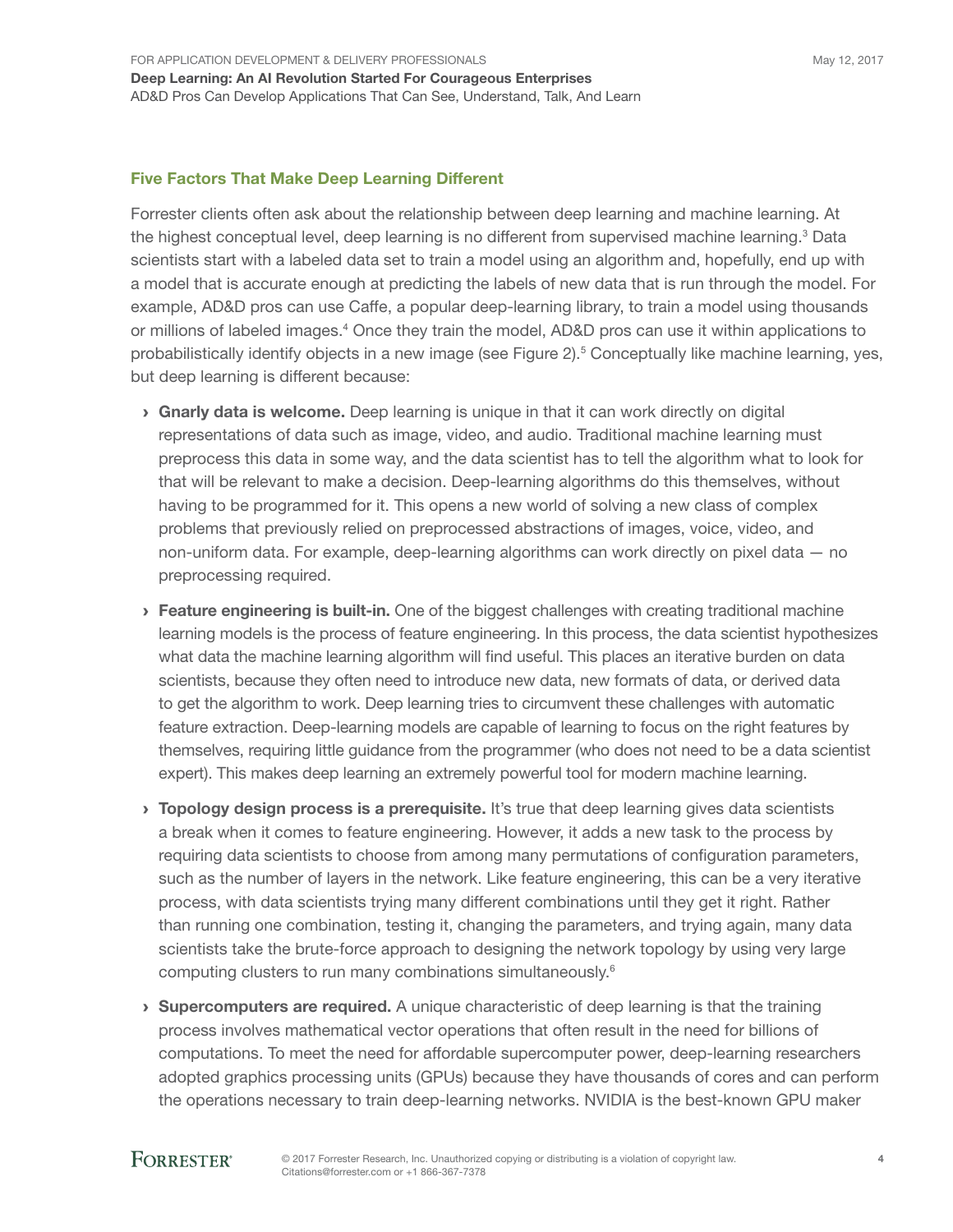that designs, develops, and markets deep-learning GPU systems that supports popular open source deep-learning libraries. These are supercomputers, but they are affordable for enterprises. Startups like Graphcore and Wave Computing are working on new architectures to speed up deep learning as well. Public cloud players such as Amazon Web Services (AWS) and Google also offer GPU instances that support deep learning.

› Purpose-built open source libraries are available. Deep learning has its own set of libraries that are evolving quickly. Many types of deep-learning algorithms have been developed. The most popular are multilayered convolutional networks with back propagation, ideal for image and voice recognition, and recurrent neural networks, ideal for natural language processing (NLP). Popular open source deep-learning libraries include Caffe, Deeplearning4j, MXNet, TensorFlow, and Theano.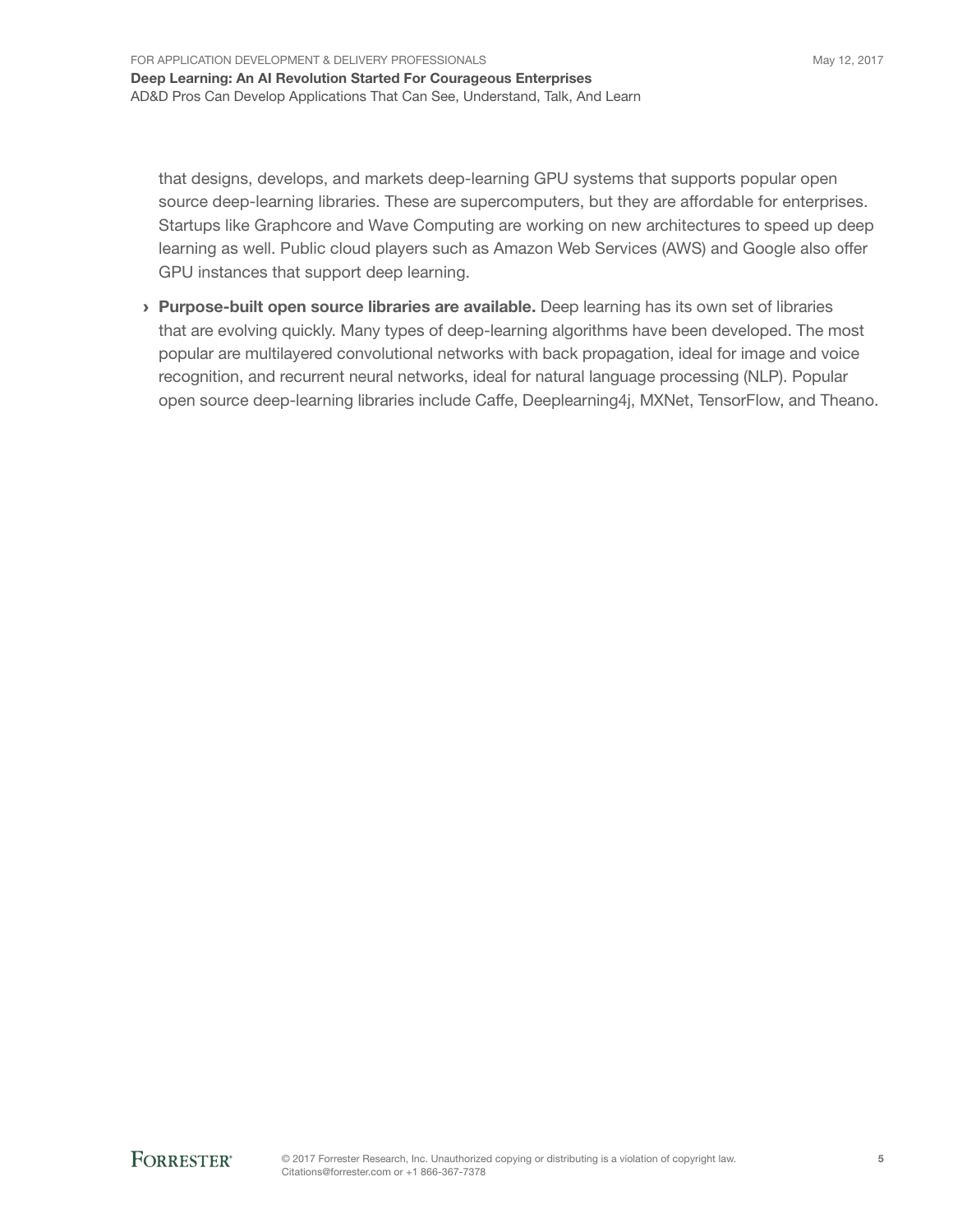FIGURE 2 AD&D Pros Can Use Deep Learning To Identify New Patterns

**Training** Goal: Learn to recognize automobile damage as competently as a human expert insurance adjuster. **Training** data  $\overline{\phantom{a}}$ Damaged fender No Damaged "Damaged fender"<br>
fender Managed fender "N" damage fender X  $\overline{\phantom{a}}$ 

## Inference

Deep learning

Goal: Use the trained model in an application to automate automobile damage assessments.



# Source: Adapted graphic from NVIDIA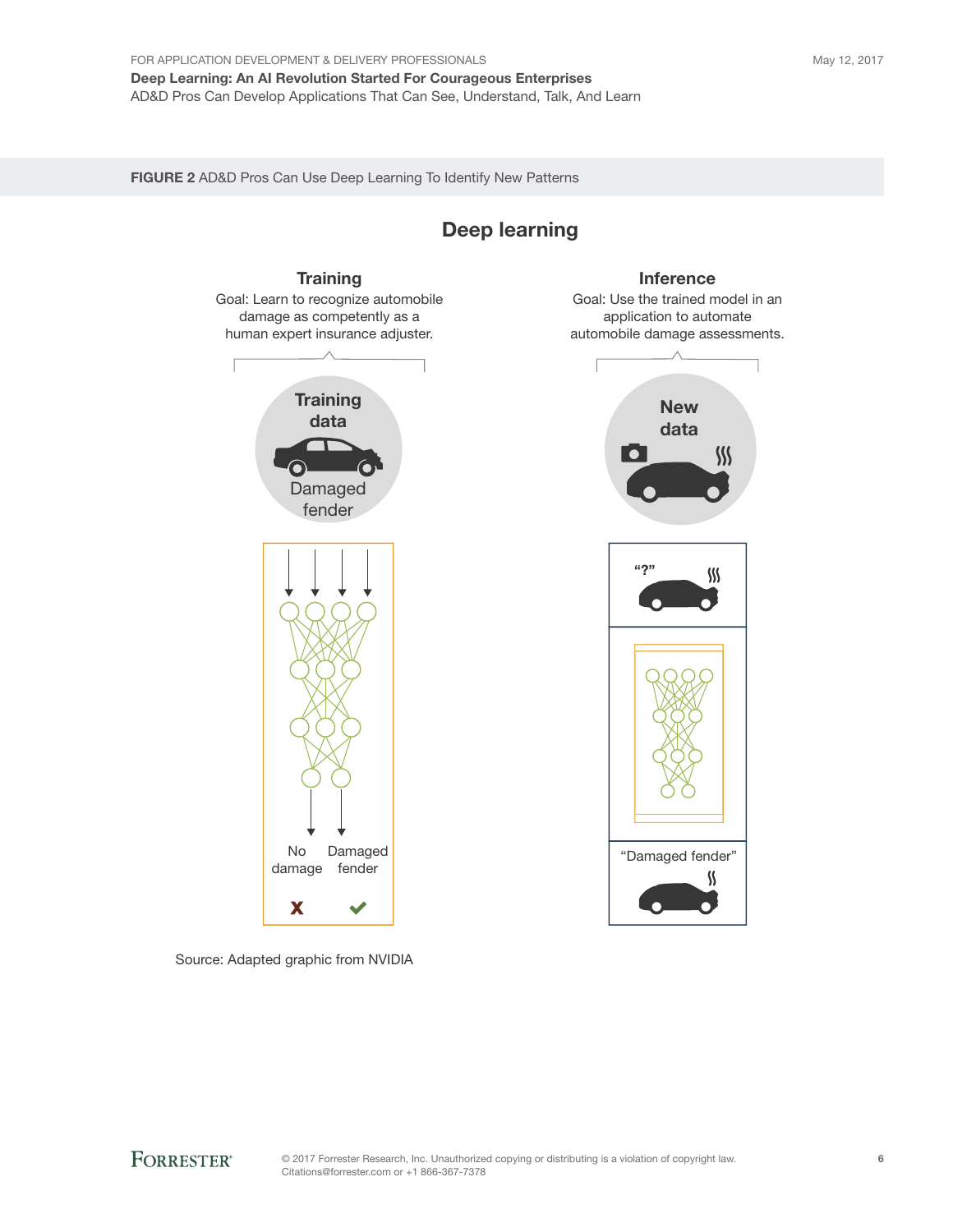## Revolutions Have Risks — Deep Learning Is No Exception

While deep learning is undeniably powerful and transformative, like any other machine learning technique, it has its limitations. AD&D pros who wish to experiment with deep learning should know that deep neural networks:

- **Won't solve your data issues.** Many organizations struggle to access data from multiple sources and ensure quality across them.<sup>7</sup> Deep learning is not a panacea that will solve these data issues  $-$  if anything, it will likely make the need for proper data management even more palpable. For example, training a deep neural network for facial recognition requires not only facial image data but also structured data about the person in the image. If these two types of data are not integrated, it will be impossible to develop a facial recognition model.
- > Are inherently opaque. If your use case requires transparency, deep learning is not the right method to employ because there is no way to explain exactly how the logic of the model works. The numerous layers of the network and millions of weighted connections between nodes make model explanation an area of research but not a reality for commercial use today. In situations where regulators require the justification of a model's decision, such as determining a customer's creditworthiness, you'd be better off using transparent methods like regression analysis  $\ldots$  for now.<sup>8</sup>
- › Demand large, well-annotated training data sets. Like all supervised machine learning algorithms, deep neural networks require training data, which is the labeled set of data that teaches a machine learning algorithm how to perform its function. Deep neural networks have particularly voracious appetites for training data. For example, the team of Microsoft researchers who won the ImageNet Large Scale Visual Recognition Challenge in 2015, beating humans at classifying images for the first time in history, used 1.2 million images to train their deep neural networks.<sup>9</sup>
- › Require a hardware budget. Training deep neural networks requires massive computing horsepower and therefore a significant investment in new hardware. GPUs don't come cheap -NVIDIA's top-of-the-line system for deep learning, which delivers 170 teraflops of computing power that is equal to 250 x86 servers, has a list price of \$129,000.<sup>10</sup> Despite the initial sticker shock, the cost of replicating this horsepower with commodity CPUs would be exceedingly expensive. Some AD&D pros may choose to avoid steep hardware costs by accessing GPUs on the cloud. AWS, Google, IBM, Microsoft, and NVIDIA all offer access to GPUs on their cloud platforms.
- › Demand smart, perseverant developers. Experienced deep-learning talent is scarce. And when it does exist, tech giants like Facebook and Google dangle big carrots. However, as with any new technology that's accessible via open source libraries, driven developers can download the software and work through the examples to get a basic understanding of how to build deeplearning models. Many vendors, such as those evaluated in our recent Forrester Wave™ report on PAML solutions, are starting to integrate with open source deep-learning libraries or offer their own deep-learning algorithms.<sup>11</sup>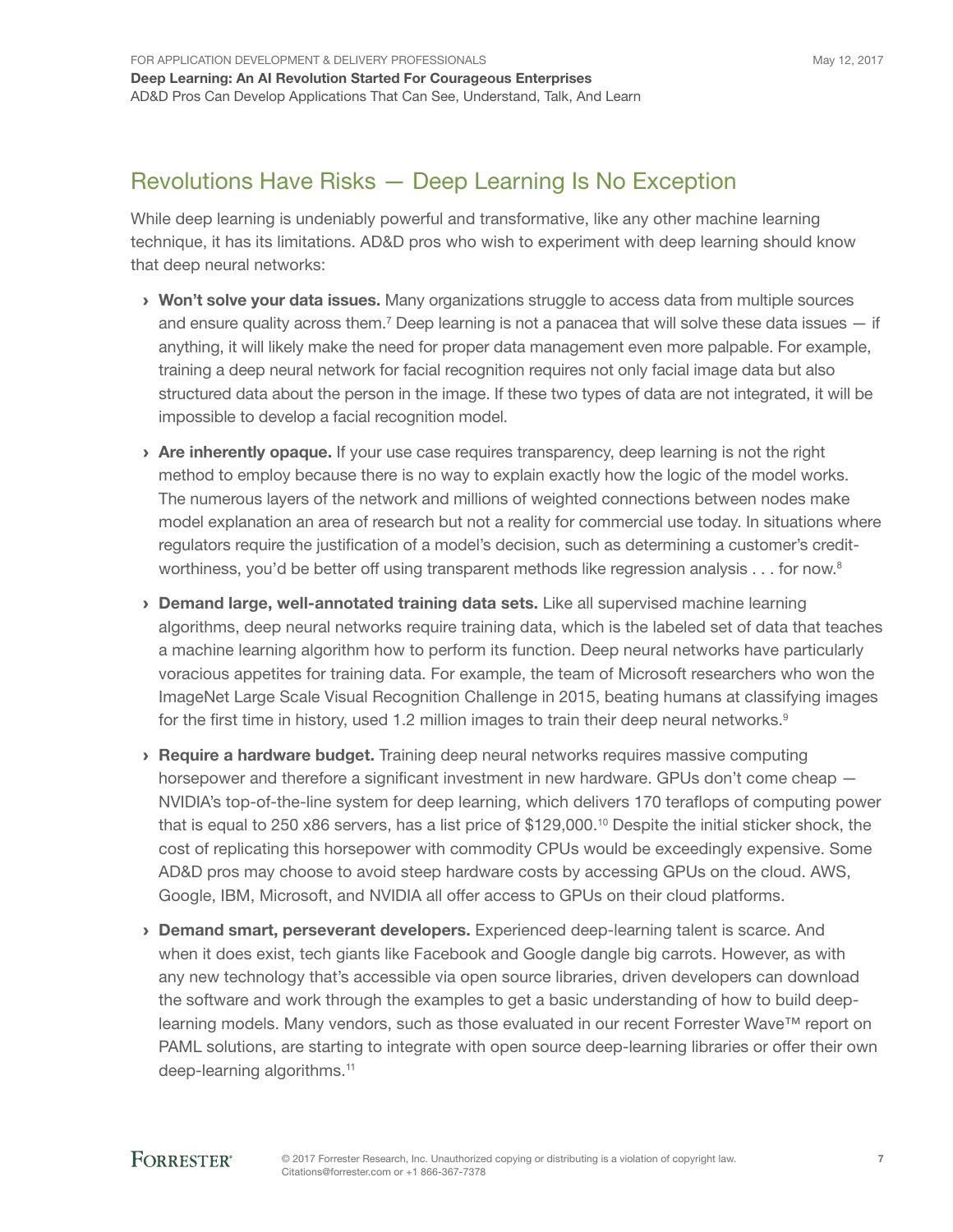## Enterprise Use Cases Boldly Go Where Traditional ML Doesn't

AD&D pros charged with designing, developing, or updating applications can add a modicum of intelligence to enterprise applications with deep learning. In most cases, deep learning comes embedded in the voice, image, and NLP cloud services that vendors provide. So the great news is there are many use cases to directly leverage deep learning today. You don't have to be an expert to take advantage of the capabilities offered in most of these cases. Whether you are in retail, manufacturing, finance, healthcare, government, or any other vertical market in B2C or B2B, here are three proven use cases and the options you have for implementing and using solutions based on deep learning:

**> Speech recognition and voice synthesis.** Speech recognition and voice synthesis allow enterprises to give speech capabilities to applications, although the apps won't know the meaning of what they are saying. Further, deep learning has made voice synthesis and transcription from voice to text and text to voice very close to 100% accurate, doing as good a job as humans.<sup>12</sup> For instance, at the Google Next 2017 conference, speakers' talks were synthesized and transcribed in real time in nearperfect, human-readable text and broadcasted on videos to thousands of attendees.

Where to get help: Don't build voice recognition and synthesis models from scratch; there is not much to gain by doing this in-house. Cloud services from Amazon, Baidu, Google, IBM, and Microsoft provide APIs that can take in audio and return the text to your app in real time. Vendors are constantly improving these APIs, through the underlying deep-learning capabilities, to support more languages, intonation, emotion, and the subtleties of accents.

› Speech and text understanding. Text understanding (i.e., NLP) is not perfect yet, so neither is speech understanding. However, their accuracy is acceptable enough to add these technologies to apps, such as chatbots, so that they can interact with users by mimicking natural language interaction. Enterprises can apply speech understanding wherever they need to understand what's being said to answer questions, make fast decisions based on matching unstructured data and events, organize information or knowledge, search information, and more. But use cases can be broader; for example, enterprises are using deep-learning text understanding to optimize matching payments with orders or to match CVs to improve options as well as externally in customer services to identify customer churn.

Where to get help: Don't build speech recognition models from scratch, either: You can eventually enhance existing ones for specialized domains if you have large volumes of data. Today, speech and text understanding is more a purview of research, given the extreme needs for data and computing power as well as for new algorithms or the refinement of existing algorithms. Cloud services from Amazon, Baidu, Google, IBM, and Microsoft provide APIs for NLP and text understanding that, combined with voice synthesis, provide different maturity levels of speech recognition.

› Images and video recognition. A picture is worth a thousand words? With deep-learning algorithms, that's an understatement. These algorithms have enhanced recognition with very high accuracy, in many cases better than what humans can do. It is possible to use deep-learning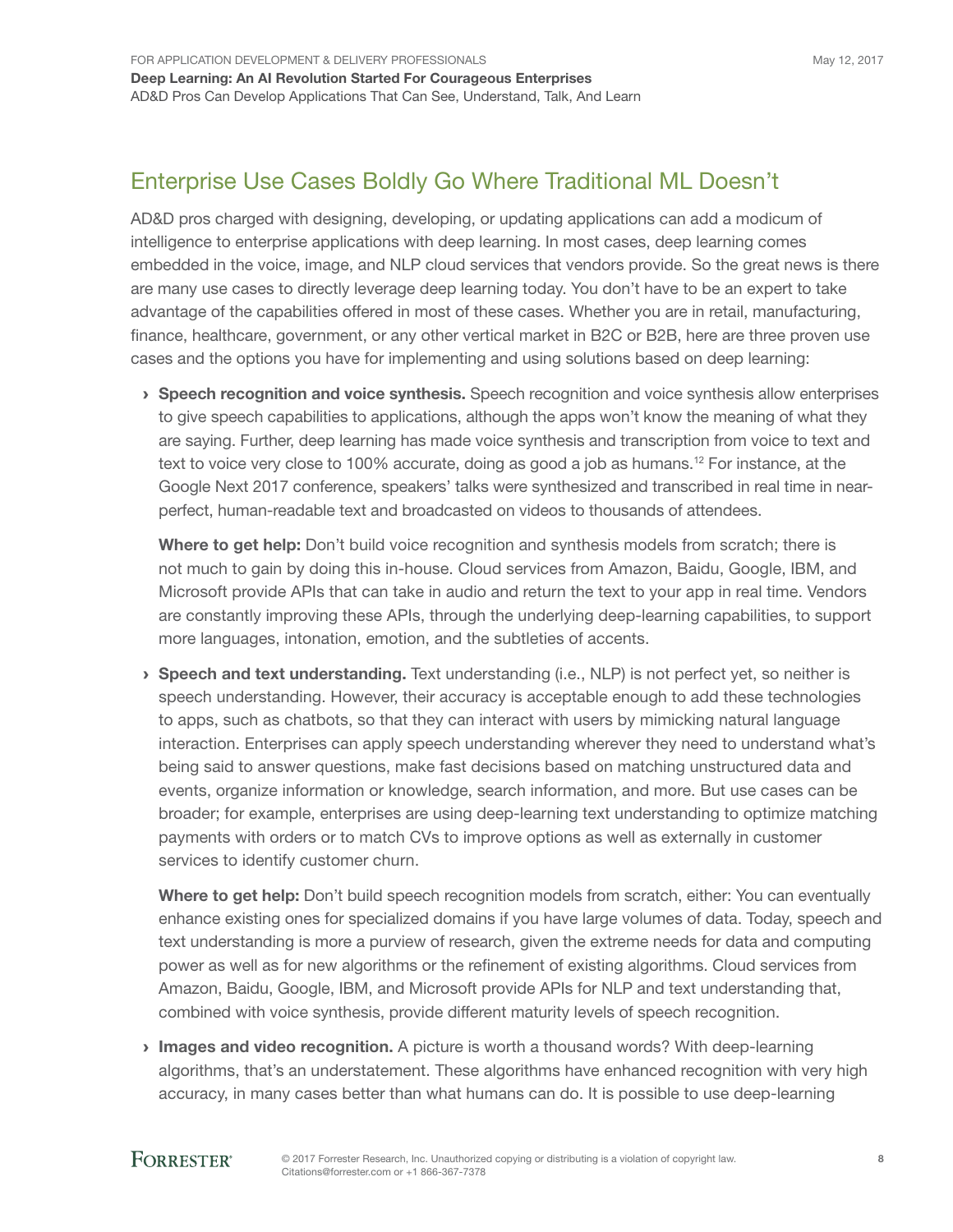algorithms to classify and interpret new images, different from ones used during model training, and identify objects within the images, understand the image itself, write captions about the image, and match with what it knows about images and figure out similarities in real time. For example, an insurance app could compare pictures of property damage with inventory estimates and perform new estimates of repair costs. In retail, deep learning could analyze shopper traffic to determine items shoppers put in their cart and make real-time digital offers. Self-driving cars would not be a reality without deep learning. In the future, deep-learning-based vision and voice recognition will combine to handle more complex and attractive business use cases.

Where to get help: You can use pretrained models exposed as APIs from AWS, Google, IBM, Microsoft, and Salesforce. However, for more domain-specific applications, you'll have to train your own models. Some deep-learning frameworks (such as Caffe) are specifically designed for image analysis, but most are more general (such as TensorFlow) and can be trained and used for horizontal domains other than image and video recognition.<sup>13</sup>

## Easy, Intermediate, Or Expert: Three Ways To Get Started

Enterprises don't need to research or develop their own deep-learning algorithms, because these are available either for free in open source solutions or increasingly within commercial machine learning solutions.<sup>14</sup> Instead, the opportunity lies in identifying business problems that map well to deep-learning use cases, having good data (and a lot of it), and applying the right strategy to build the model, train it, and test it. When building a model using deep learning, AD&D pros have three main options:

- **Easy: Leverage pretrained models.** The easiest way to get started in deep learning is to use models that have already been trained. You can either rely fully on pretrained models or improve them with your own data through a process called transfer learning. Transfer learning is one of the key benefits of deep learning because it enables you to build upon existing models instead of starting from scratch. This obviates the need for massive amounts of training data. Today, pretrained models are available for image, speech, and text analytics. For example, AD&D pros interested in image recognition can leverage APIs from Caffe, Clarifai, Google, IBM, Salesforce, and other vendors that have already trained their models on huge corpuses of image data.
- Intermediate: Adopt a low-code approach. To democratize the use of deep learning, some vendors have developed low-code platforms.15 Bonsai, whose tag line is "AI for everyone," offers a simplified platform to make deep-learning and other machine learning algorithms accessible to developers. Still other companies have embedded deep learning in their more traditional machine learning solutions.16 For example, H2O.ai embeds Google's open source TensorFlow in its product, and SAS offers its own deep-learning algorithms in its platform.
- **Expert: Build a model from scratch.** Companies with very specific data and use cases may prefer to train a deep neural network from scratch. In this case, companies will leverage their own data scientists and "bring their own data" to a vendor's deep-learning platform, which is essentially a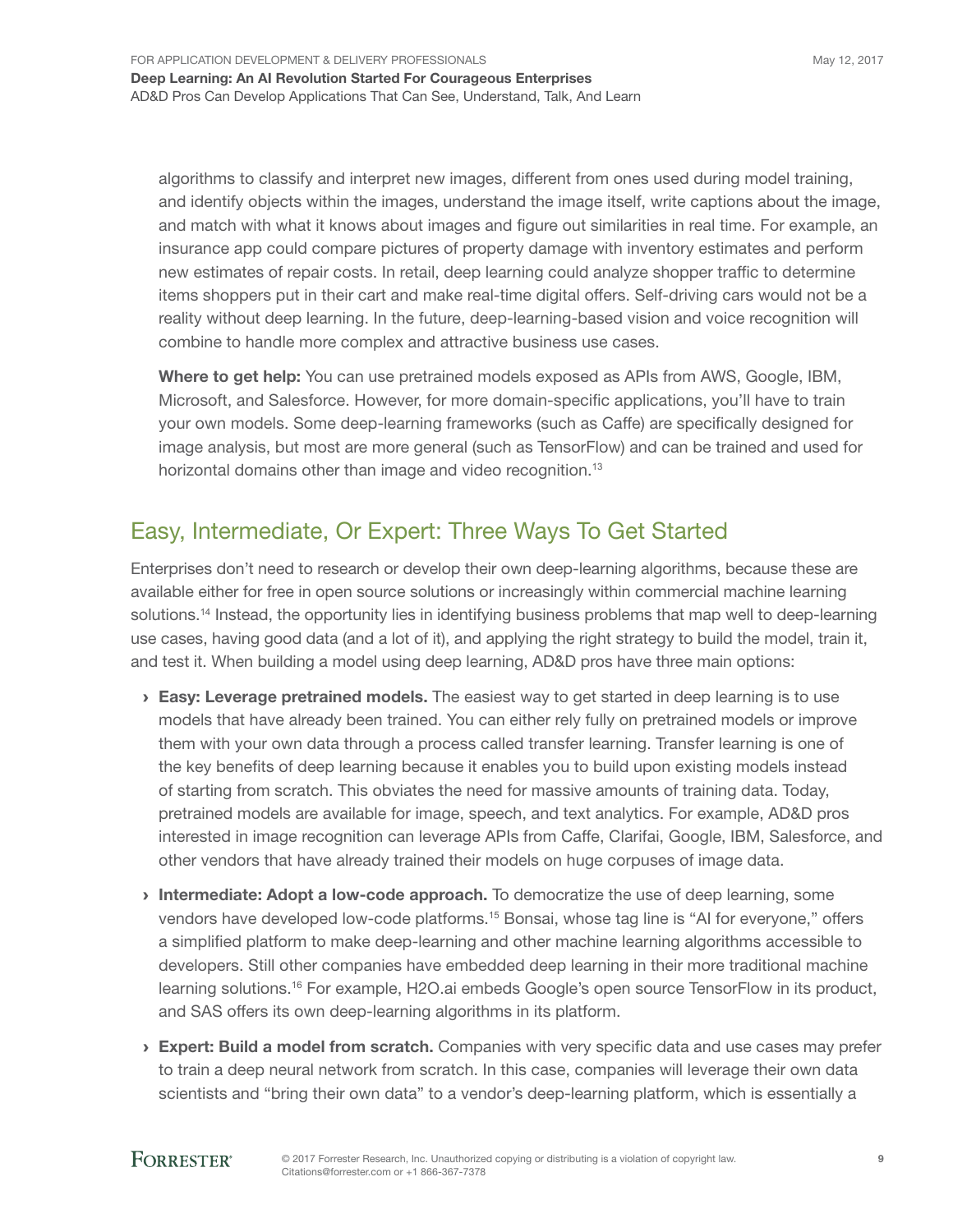library of neural networks. Unlike pretrained models, these algorithms have not seen any data, and they are therefore a tabula rasa with no preconceived notions of the world. Developers can download open source libraries, such as Caffe, MXNet, and TensorFlow, or use libraries that have already been integrated into vendors' machine learning solutions.

#### Recommendations

## Turn This Revolution Into Disruption At Your Own Pace

Revolutions are messy. They happen in fits and starts, and you can never quite identify when they started or how fast the fire will spread. Deep learning is a revolution and is singularly responsible for the spiked interest in AI, too. Forrester has fielded a steady and growing stream of inquiries from enterprises about AI and deep learning. Most of them are still learning, but some are building models now. As AD&D pros decide whether and where to leverage deep learning, they should ask themselves:

- **Does it make sense to wait and watch?** You can always let your competitors front the cost of training initial applications and learn from their mistakes. If they are successful, you can probably catch up if you can recognize the disruption as it happens. In some cases, you may even be able to leverage models trained on their data, because smart AI vendors will look to productize models created and refined for early adopters. For example, Salesforce recently showcased an Einstein Vision capability that can count the number of Coke products left in a cooler to facilitate the reordering process. While Salesforce developed this capability for Coca-Cola, it is currently available to all Salesforce clients tasked with inventory optimization.
- › Or should I lead this revolution? Of course, there is always an opportunity for first-mover advantage. In the deep-learning revolution, the barrier to entry is training data. Companies that are able to amass the amount of labeled data to teach a deep neural network to perform its narrow function will certainly have a jump on the competition. And as their applications necessarily get better over time, the distance between these leaders and the rest of the pack may become insurmountable. For example, by leveraging an immense number of real-time events and data worldwide, who could be the first to outperform in market trading?

#### What It Means

## Garbage In = Garbage Out

Deep learning has a knowledge lineage problem. Trained models seem to work when tested, but researchers are still trying to figure out exactly why, so they can reassure executives or regulators who want to make sure deep-learning models don't wreak havoc, say, when embedded in a self-driving car. It's all about the data. It always has been. Deep-learning models will only be as good as the training data and especially the granularity of how that training data is labeled. One auto manufacturer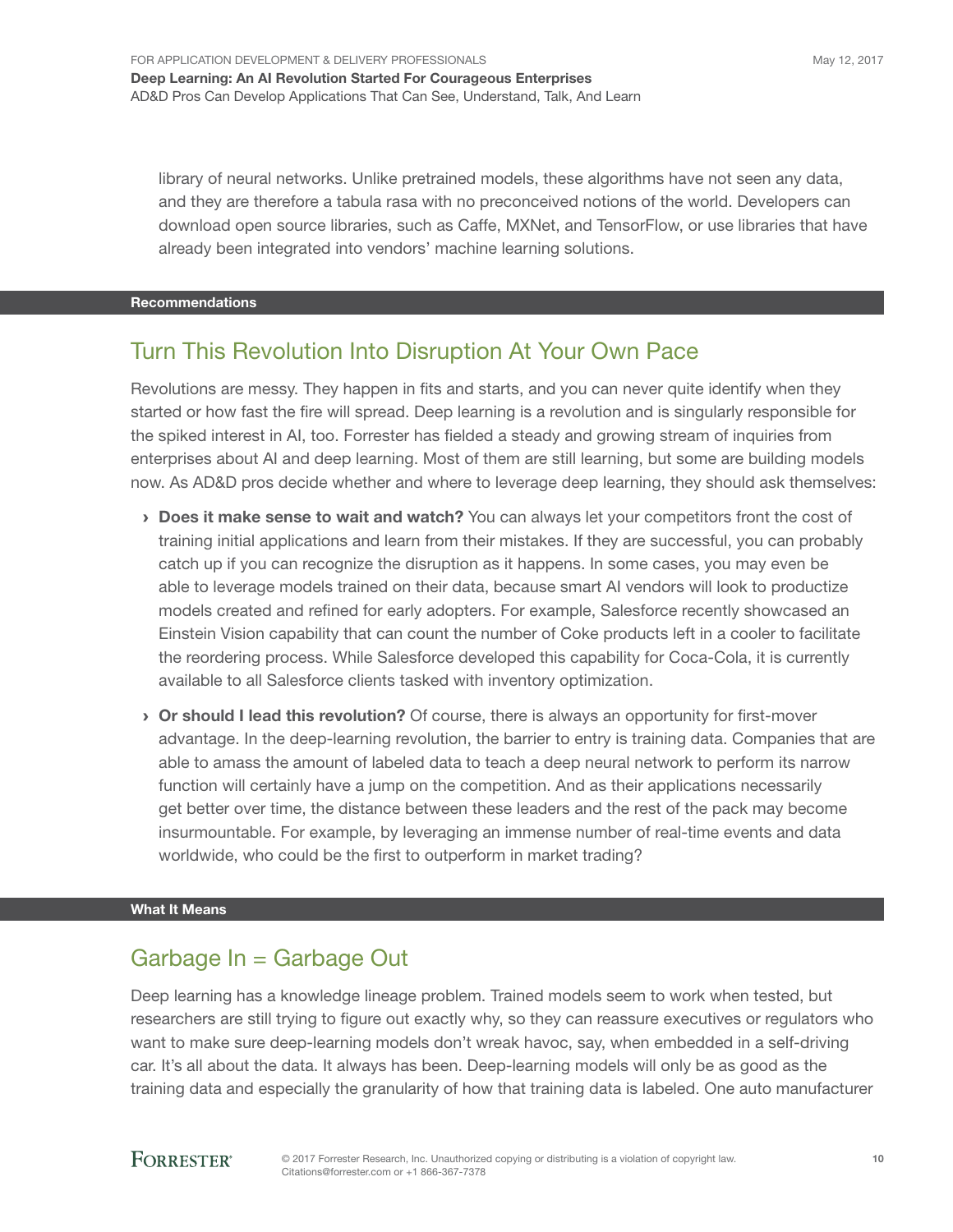For Application Development & Delivery Professionals Deep Learning: An AI Revolution Started For Courageous Enterprises AD&D Pros Can Develop Applications That Can See, Understand, Talk, And Learn

includes an image recognition model that can automatically adjust the speed of a car when it "sees" a speed limit sign. Well, a car using that technology saw a sticker on a truck that said the truck would not exceed a certain speed. The car complied with what it thought was a speed limit sign even though that car was driving on the autobahn. In the next three to five years, we expect training to be more automated through unsupervised deep learning, and that's the real nut to crack for researchers and companies investing in AI technology. Until then, train your models. Have fun. But always remember the first thing you learned in programming class  $-$  garbage in  $=$  garbage out.

## Engage With An Analyst

Gain greater confidence in your decisions by working with Forrester thought leaders to apply our research to your specific business and technology initiatives.

### Analyst Inquiry

To help you put research into practice, connect with an analyst to discuss your questions in a 30-minute phone session — or opt for a response via email.

#### [Learn more.](http://forr.com/1einFan)

Analyst Advisory

Translate research into action by working with an analyst on a specific engagement in the form of custom strategy sessions, workshops, or speeches.

### [Learn more.](http://www.forrester.com/Analyst-Advisory/-/E-MPL172)

#### **Webinar**

Join our online sessions on the latest research affecting your business. Each call includes analyst Q&A and slides and is available on-demand.

[Learn more](https://www.forrester.com/events?N=10006+5025).

[Forrester's research apps for iPhone® and iPad®](https://go.forrester.com/apps/) Stay ahead of your competition no matter where you are.

## Supplemental Material

### Companies And Organizations Interviewed For This Report

We would like to thank the individuals from the following companies who generously gave their time during the research for this report.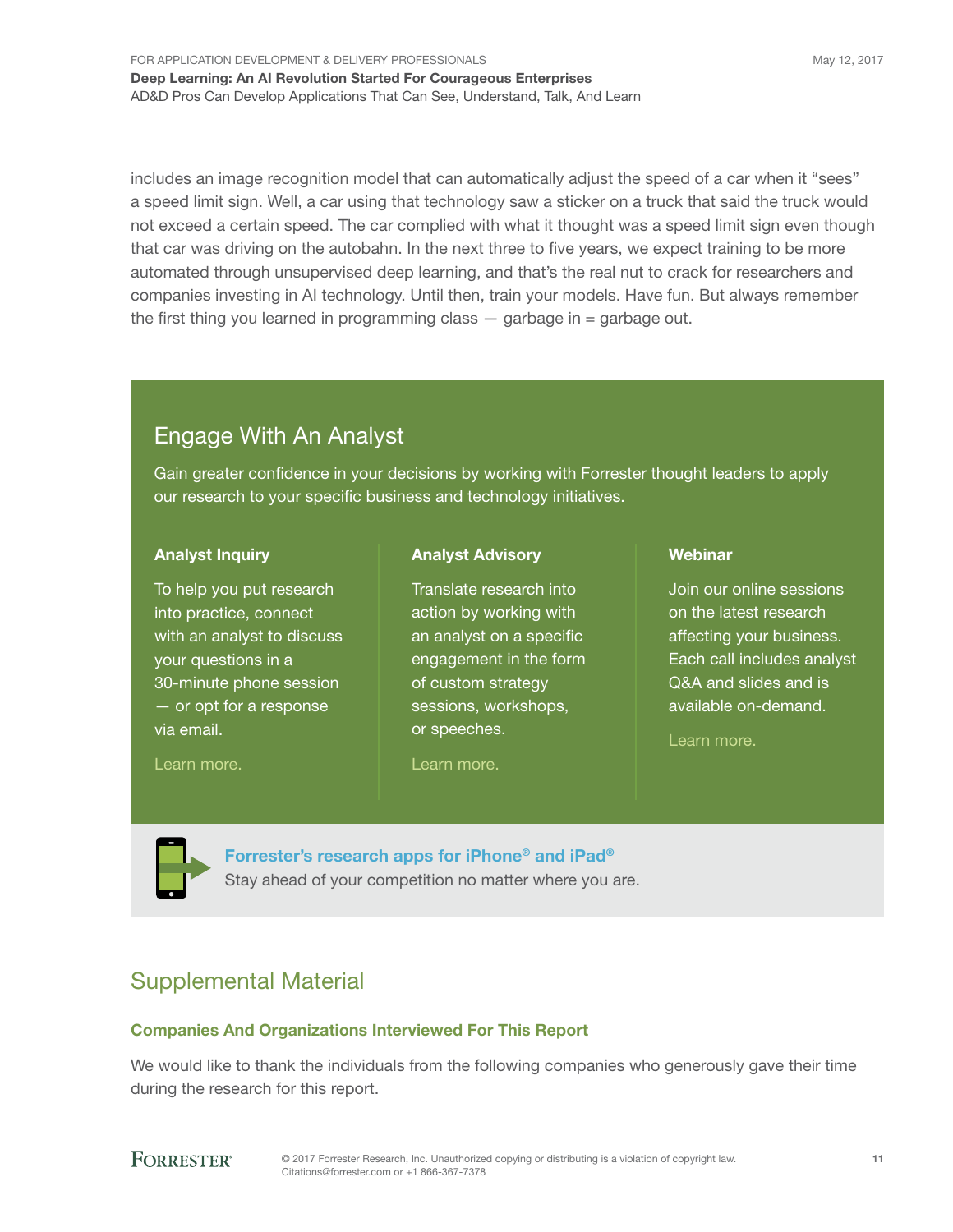| Cray             | Intuition Machine                   |
|------------------|-------------------------------------|
| Enlitic          | Salesforce                          |
| Google           | University of Massachusetts Amherst |
| Gridspace        | Xevo                                |
| Horus Technology |                                     |

## **Endnotes**

- <sup>1</sup> Forrester offers two definitions for artificial intelligence: pure AI and pragmatic AI. See the Forrester report "[Artificial](http://www.forrester.com/go?objectid=RES136288)  [Intelligence: What's Possible For Enterprises In 2017](http://www.forrester.com/go?objectid=RES136288)."
- 2 Source: Alex Krizhevsky, Ilya Sutskever, and Geoffrey E. Hinton, "ImageNet Classification with Deep Convolutional Neural Networks," NIPS Proceedings, 2012 (http://papers.nips.cc/paper/4824-imagenet-classification-with-deepconvolutional-neural-networks.pdf).
- <sup>3</sup> For more information on machine learning, see the Forrester report ["A Machine Learning Primer For BT Professionals](http://www.forrester.com/go?objectid=RES117711)."
- 4 To label an image is to associate text with that image. For example, if one has a digital image of a beach scene that includes two people, a dog, a beach ball, and a cooler, one could label that image with the following text: "people," "dog," "ball," "beach ball," "box," "cooler," "water," "sand," etc.
- <sup>5</sup> Many computer vision researchers were brought to metaphorical tears when deep learning beat more traditional approaches for facial recognition. Sad tears because thousands of peer-reviewed papers on computer vision were rendered antiquated. Happy tears because a technology was now showing so much promise without the need for digital models and preprocessing of data.
- 6 Source: Forrester interview with UMass researcher about the use of \$2.5 million hardware grant for computer vision research using deep learning.
- <sup>7</sup> See the Forrester report "[The State Of Customer Analytics 2016.](http://www.forrester.com/go?objectid=RES129380)"
- <sup>8</sup> Equifax has discovered a way to make deep neural networks interpretable for the purpose of credit scoring. Source: Gil Press, "Equifax And SAS Leverage AI And Deep Learning To Improve Consumer Access To Credit," Forbes, February 20, 2017 (https://cdn.ampproject.org/c/s/www.forbes.com/sites/gilpress/2017/02/20/equifax-and-sasleverage-ai-and-deep-learning-to-improve-consumer-access-to-credit/amp/).
- 9 Source: Richard Eckel, "Microsoft Researchers' Algorithm Sets ImageNet Challenge Milestone," Microsoft Research Blog, February 10, 2015 (https://www.microsoft.com/en-us/research/blog/microsoft-researchers-algorithm-setsimagenet-challenge-milestone/).
- <sup>10</sup> Source: Brian Caulfield, "Blood, Software and 120 Billion Transistors: How NVIDIA Built DGX-1," NVIDIA blog, July 11, 2016 (https://blogs.nvidia.com/blog/2016/07/11/how-nvidia-built-dgx-1/).
- <sup>11</sup> PAML: predictive analytics and machine learning. See the Forrester report "[The Forrester Wave™: Predictive Analytics](http://www.forrester.com/go?objectid=RES129452)  [And Machine Learning Solutions, Q1 2017](http://www.forrester.com/go?objectid=RES129452)."
- <sup>12</sup> In 2016, Microsoft researchers reached human parity in speech recognition, a historic achievement, using Microsoft Cognitive Toolkit. The milestone means that, for the first time, a computer can recognize the words in a conversation as well as a person would. Source: Allison Linn, "Historic Achievement: Microsoft researchers reach human parity in conversational speech recognition," Microsoft blog, October 18, 2016 (https://blogs.microsoft.com/next/2016/10/18/ historic-achievement-microsoft-researchers-reach-human-parity-conversational-speech-recognition/#XpykDavZhjVaf OzJ.99).

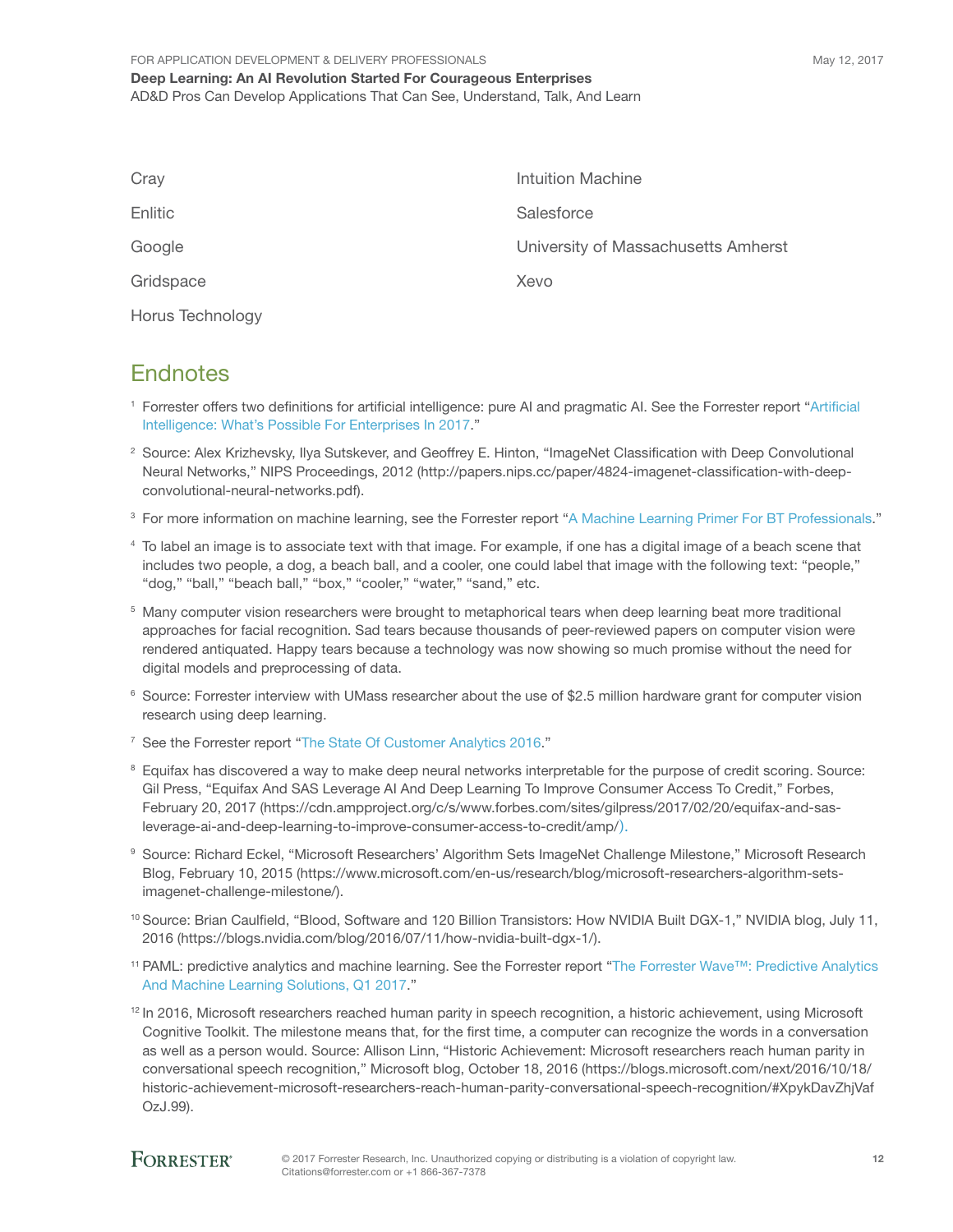#### FOR APPLICATION DEVELOPMENT & DELIVERY PROFESSIONALS

Deep Learning: An AI Revolution Started For Courageous Enterprises AD&D Pros Can Develop Applications That Can See, Understand, Talk, And Learn

13 See the Forrester report "[TechRadar™: Artificial Intelligence Technologies, Q1 2017](http://www.forrester.com/go?objectid=RES129161)."

<sup>14</sup> See the Forrester report "[The Forrester Wave™: Predictive Analytics And Machine Learning Solutions, Q1 2017.](http://www.forrester.com/go?objectid=RES129452)"

<sup>15</sup> See the Forrester report "[Use A Light Touch To Govern Low-Code Development Platforms.](http://www.forrester.com/go?objectid=RES122554)"

<sup>16</sup> See the Forrester report "[The Forrester Wave™: Predictive Analytics And Machine Learning Solutions, Q1 2017.](http://www.forrester.com/go?objectid=RES129452)"